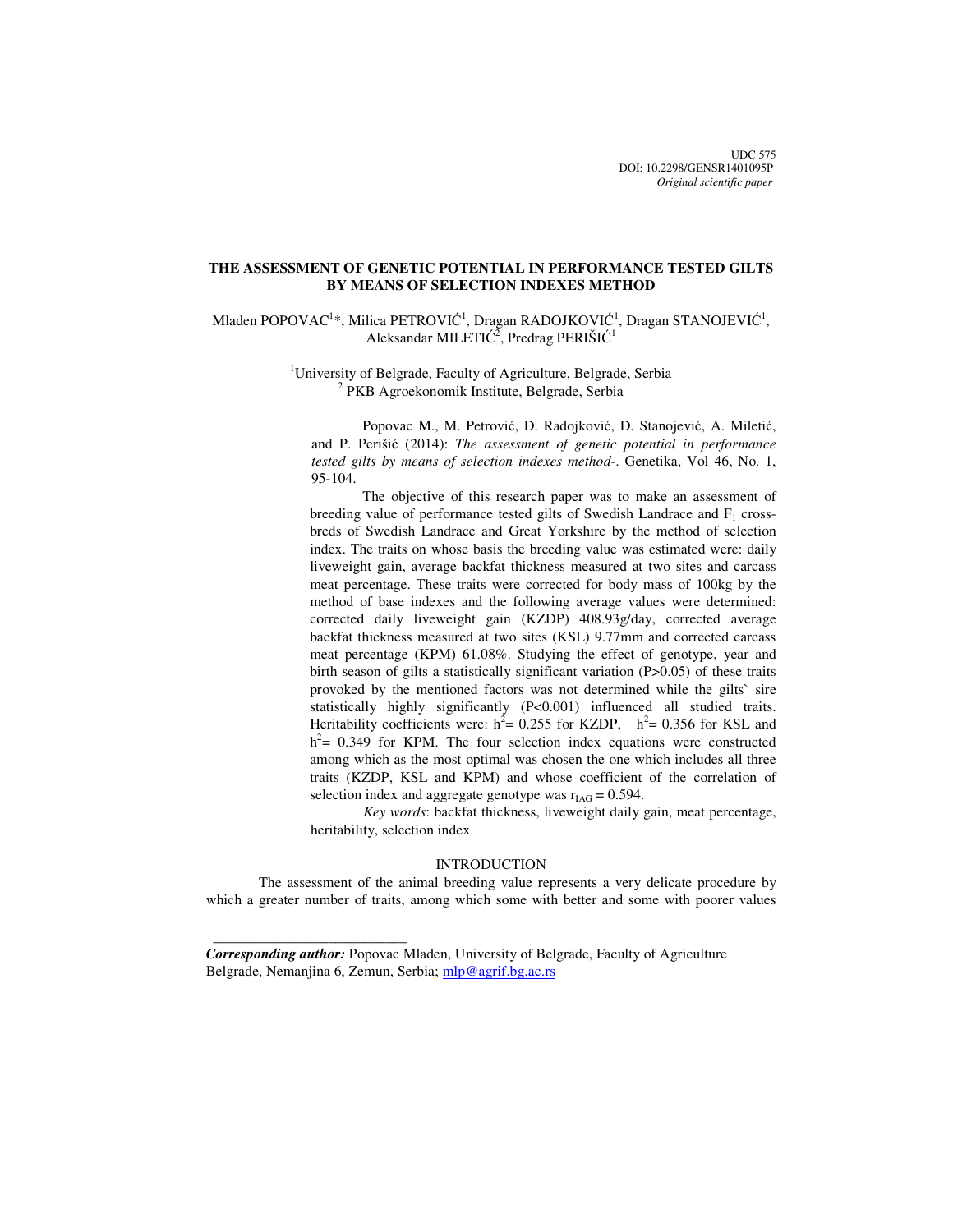should be taken into consideration and on such created basis a conclusion should be reached on what animals should be selected for and what animals should be removed from the further process of breeding. What further hinders this procedure is the fact that manifestation of some traits is hereditary, in greater or lesser degree, so it may happen that animal genetic potential, on which the assessment of breeding value is based, is not regarded in a right way because the impact of the environment factors may be a dominant one. Precisely for these reasons various methods have been used in order to objectively comprehend and select those parent pairs that possess best genetic potential which will be best manifested in given conditions of production. There are different methodological procedures for the assessment of animal breeding value and one of these procedures is the method of selection indexes (PETROVIĆ *et al* 2005).

 A method of selection index was applied particularly in pig breeding and in the countries where pig breeding is not at so high a level and where the conditions are still not created for the application of BLAP AM-method on which the assessment of swine breeding value is being based in the countries with developed livestock production (RADOJKOVIĆ *et al* 2012). A practical application of this method is relatively simple because when deriving the equation for the assessment of breeding value it means a simple exchange of determined trait phenotypical values in the animals whose breeding value is being assessed and as a result the animal assessed breeding value expressed in index score is obtained. A main characteristic of this methodological procedure is to compensate for the values of the traits producing, as a final result of the assessments of breeding value, the number of index score on the basis of which the ranking of animals whose breeding value is being evaluated is performed. The accuracy of selection indexes depends on numerous factors such as trait heritability, true commerical value of the traits, comparative group used as the basis for deriving the index and alike, what can affect the values of partial regression coefficients that are the main factors of the quality of selection index. The greatest accuracy of the animal evaluated breeding value by use of the method of selection indexes is obtained when the effect of the environement factors is reduced to minimum and the value of heritability coefficients of the traits included into index is high (SELLIER *et al* 2000).

 The aim of this study stemmed out from the need to evalute genetic potential of the growth rate and carcass quality traits in performance tested gilts of fertile meaty breeds, respecting literature data according to which these traits belong to the mean to high heritability traits group (SAINTILAN *et al* 2012; HOQUE and SUZUKI 2008; IMBOONTA *et al* 2007).

# MATERIALS AND METHODS

Data set on the basis of which the analyses were performed and selection indexes constructed has contained the records for 2344 performance tested gilts raised at a pig farm in Serbia. The gilts were of Swedish Landrace race and of F1 generation crossbreds between Great Jorkshire boar and Swedish Landrace sows, born in 4 consecutive years and 4 seasons. They originated from 36 sires with a minimum number of sibs needed for analyses per sire 10, because of the accuracy of calculating genetic parameters, while every sire on average produced 65,11 sibs.

 The traits that were analyzed and on the basis of which the gilts breeding value was determined were: corrected daily liveweight gain at the end of test **(KZDP)**, corrected average backfat thickness measured at two places at the end of test **(KSL)** and corrected meat percent in carcass at the end of test **(KPM)**. Correction of the growth rate and carcass quality traits was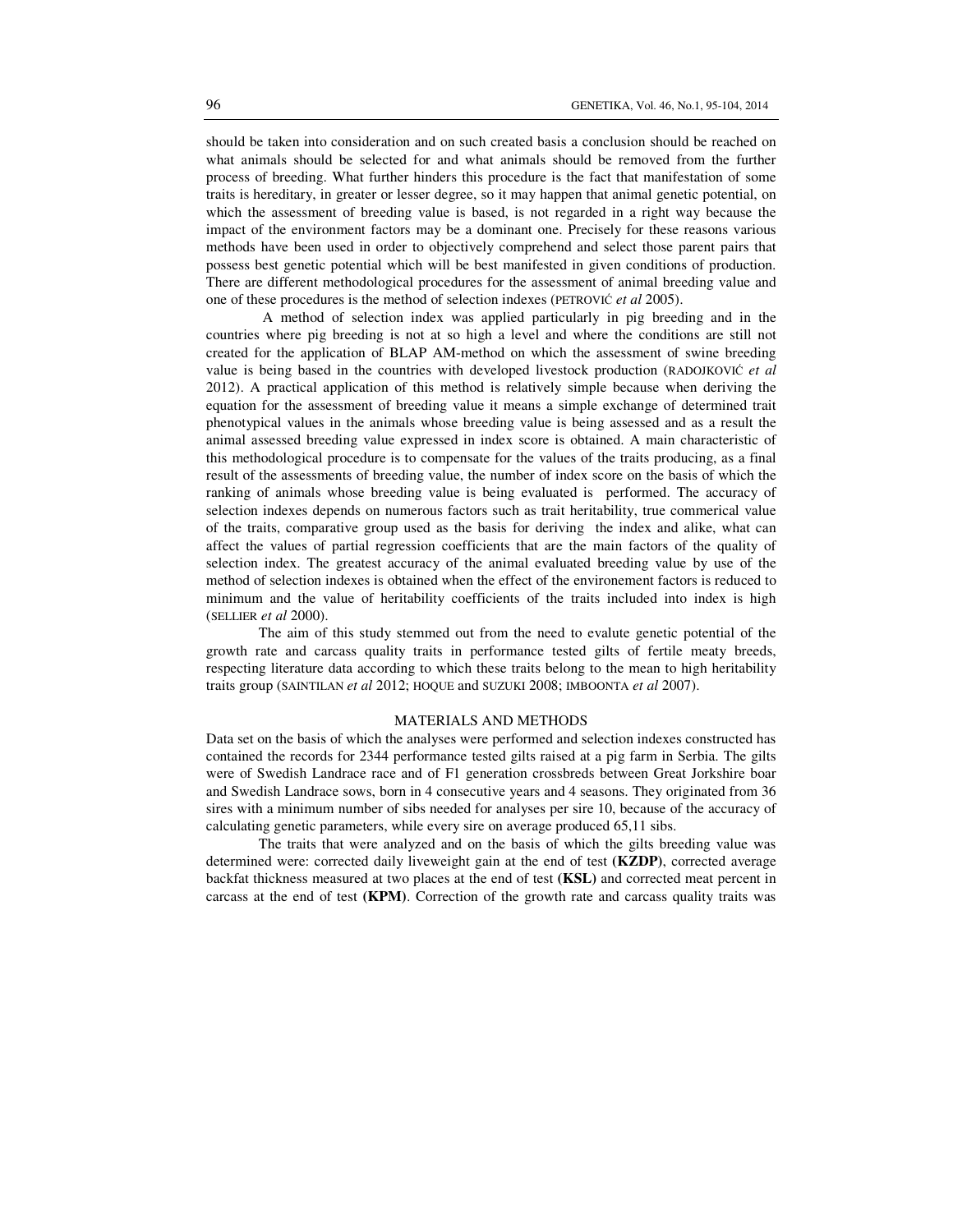done for the body mass of gilts of 100kg, what is the mass at which the performance test finishes. Respecting the conditions of organisation characteristical for pig production in which the test finishes upon random estimation that the animals have reached the mass of 100kg, what in majority of cases does not correspond to an animal real mass, it was necessary to make corrections for the trait of growth rate in order to create standard conditions for the assessment of breeding value in all animals encompassed by the analysis. For the correction of analysed traits the method of based indexing based on the regression analysis was used.

Statistical processing of data had several phases such as defining a descriptive statistical indicators and measures of variation, then study of variability of traits at phenotypic and genetic level and defining the heritability of these traits. Variability of traits at phenotypic and genetic level and heritability of the same traits and the parameters necessary (variances and covariances) for the construction of selection indexes were calculated by the method of the least squares by application of LSMLMW – HARVEY (1987) and SAS, 9.1.3.(2007) programme packets.

 Two mixed models were used on the basis of which the variability and heritability of traits of growth rate and carcass quality in examined gilts were studied:

Model 1:  $Y_{ijkl} = \mu + R_i + G_j + S_k + o_{ijkl} + e_{ijkl}$ 

Where:  $Y_{ijkl}$  – is a trait manifestation (KZDP, KZSL, KPM),  $\mu$  – population general mean,  $R_i$  – fixed effect of gilt genotype,  $G_i$  – fixed effect of the gilt birth year,  $S_k$  – fixed effect of the birth season of gilt,  $o_{ijkl}$  – random effect of the gilt's sire,  $e_{ijkl}$  – random effect of non-determined factors.

Model 2:  $Y_i = \mu + o_i + e_i$ 

Where:  $Y_i$  – is a trait manifestation (KZDP, KZSL, KPM),  $\mu$  – population general average,  $o_i$  – random effect of gilt`s sire,  $e_i$  – random effect of non-determined factors.

 Heritability of studied traits has been calculated by the method of inter-class correlation of half-relatives (half-sibs) on sire`s side. Heritability equation may be shown in following way:  $h^2 = (4 \sigma_s^2) / (\sigma_s^2 + \sigma_e^2)$ 

Where:  $h^2 - is$  a heritability coefficient (heritability),  $\sigma_s^2$  – inter-sires variance,  $\sigma_e^2$  – intra-sire (error) variance.

Gilt`s breeding performance was estimated by the method of selection index and can be shown by following equation:

 $I = b_1 (X_1 - \overline{X}_1) + b_2 (X_2 - \overline{X}_2) + \dots + b_n (X_n - \overline{X}_n)$ 

Where: I – is a relative breeding performance of the animal estimated by selection index (value of selection index defined for each animal),  $b_i$  – partial coeficient of multiplied regression for each trait included in the selection index,  $(X_i - X_i)$  – difference between individual trait phenotypic value and population average.

 For calculating partial regression coeficients (b) following matrices for solving the systems of equations were used:

| VarPH(X1)                                                                       | $CovPH(X1X2)$ $CovPH(X1Xn)$   | (b1          |  |
|---------------------------------------------------------------------------------|-------------------------------|--------------|--|
| $ $ CovPH $(X1X2)$                                                              | $VarPH(X2)$ CovPH(X2Xn) $ $ * | $\mathbf{b}$ |  |
| $\overline{\text{CovPII}(\text{XnX1})}$ $\overline{\text{CovPII}(\text{X2Xn})}$ | VarPH(Xn)                     | l bn         |  |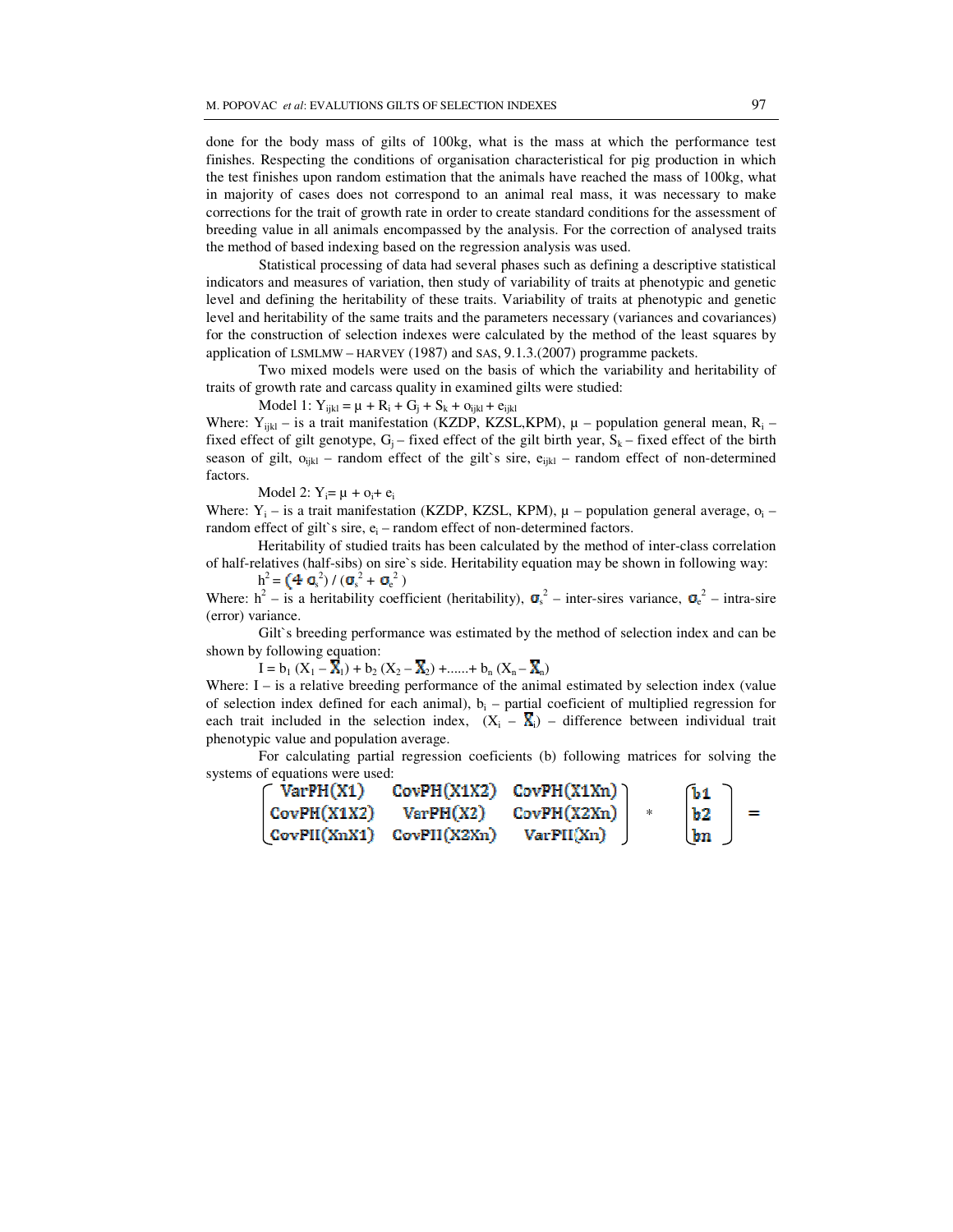| VarG(X1)   |                           | $CovG(X1X2)$ $CovG(X1Xn)$ | $\sqrt{1}$      |
|------------|---------------------------|---------------------------|-----------------|
| CovG(X1X2) |                           | $VarG(X2)$ $CovG(X2Xn)$   | $v2 +$          |
|            | $CovG(XnX1)$ $CovG(X2Xn)$ | VarG(Xn)                  | $\mathbf{u}$ vn |

This equation yields following expression:

 $P * b = G * v$ 

 $b = P^{-1} * G * v$ 

Where:  $b - is a vector of the solution of partial regression coefficients for each trait (X), P<sup>-1</sup>$ . inverse phenotypical matrix formed of variances and covariances of traits included into selection index, G – genetic matrix formed of variances and covariances of the traits included into selection index, v - vector of relative economic values of the traits included into selection index.

 The accuracy of estimated breeding value by the method of selection indexes is expressed by the correlation coefficient between selection index and aggregate genotype of each individual. Higher value of this correlation coefficient increases also the accuracy of the assessment of animal breeding value by means of selection index. Aggregate genotype may be explained by following expression:

$$
AG = v_1 * h_1^2 * X_1 + v_2 * h_2^2 * X_2 + \dots + v_i * h_i^2 * X_i
$$

Where: AG – is an aggregate genotype,  $v_i$  – economic value of the trait  $(X_i)$ ,  $h_i^2$  – trait heritability coefficient  $(X_i)$ ,  $X_i$  – trait phenotypic value of each individual.

 Correlation coefficient of selection index and aggregate genotype which shows the accuracy of selection index is calculated by means of following expression:

 $r_{\rm IAG} = \sigma_{\rm I} / \sigma_{\rm AG}$ 

Where:  $r_{IAG}$  – is a correlation coefficient between selection index and aggregate genotype,  $\sigma_{I}$  – standard deviation of selection index,  $\sigma_{AG}$  – standard deviation of aggregate genotype.

 The economic value of the traits included in the selection index was calculated by means of the methodology developed by VUKELIĆ *et al.* (2004), where economic value of traits is not represented as discount of costs per unit of trait when the trait is increased by one unit, but average values of traits are increased in accordance with the given selection goal which was 10% for each trait. When discount of costs per unit in which the trait is expressed according to set selection goal has been determined, the economic value of traits is obtained by the relation between the cost discount per trait unit included in selection index and primary trait what in this case was the meat percentage in gilts carcasses. Out of this relationship following economic values of the traits were derived:

| KPM:  |       |
|-------|-------|
| KZDP: | 0,133 |
| KSL:  | 6.267 |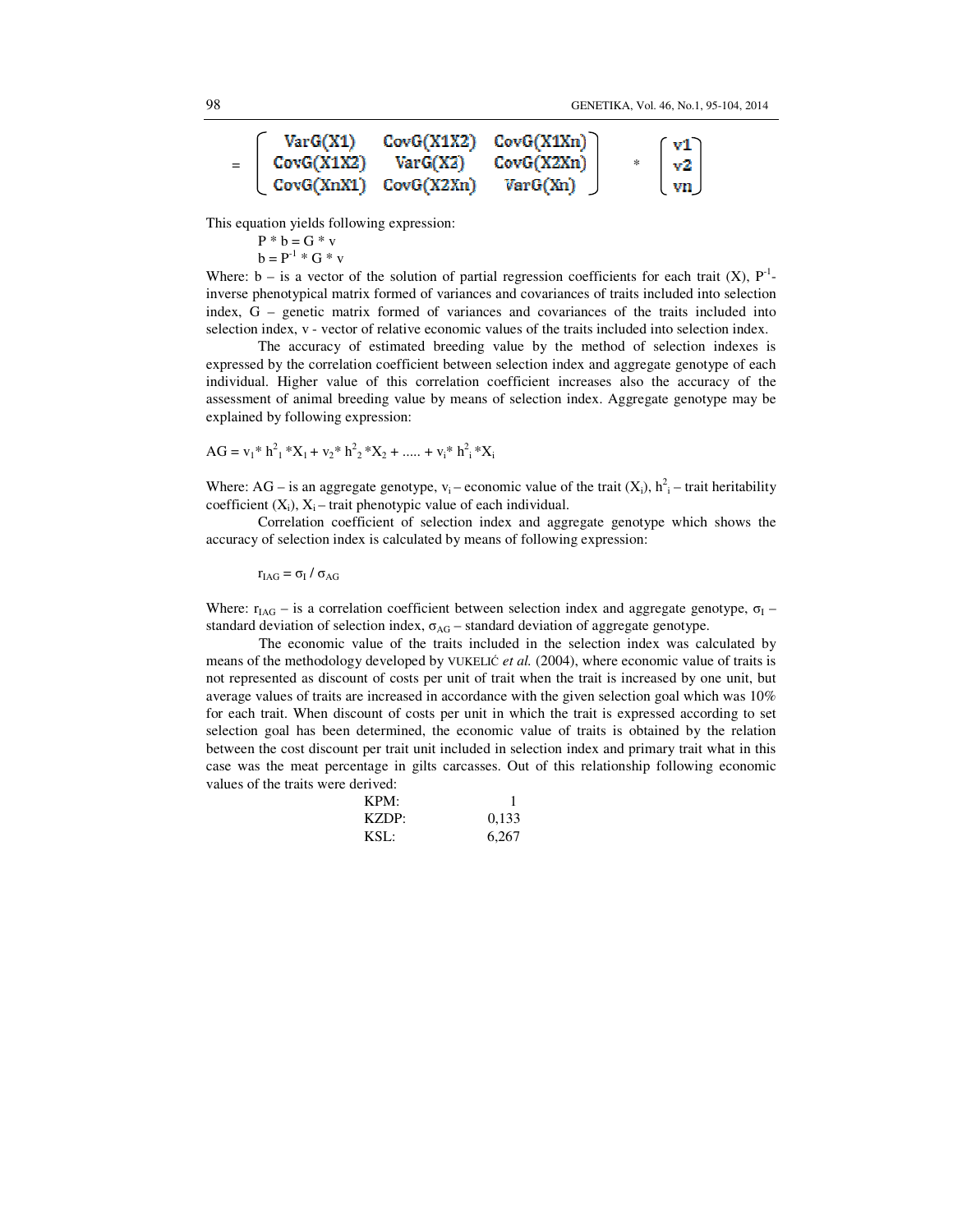#### RESULTS AND DISCUSSION

Descriptive statistical indicators of analysed traits of performance tested gilts used for constructing the selection indexes are shown in Table 1.

| Table 1. Descriptive statistical indicators of analyzed traits in performance tested gilts |        |       |          |        |        |        |
|--------------------------------------------------------------------------------------------|--------|-------|----------|--------|--------|--------|
| Trait                                                                                      |        | SD.   | $CV(\%)$ | Min    | Max    | $\mu$  |
| KZDP(g)                                                                                    | 408.93 | 33.26 | 8.15     | 293.00 | 662.00 | 412.17 |
| $KZSL$ ( <i>mm</i> )                                                                       | 9.77   | 2.13  | 21.8     | 4.38   | 19.23  | 9.60   |
| KPM (%)                                                                                    | 61.08  | 3.08  | 5.04     | 46.88  | 70.58  | 61.16  |

*Table 1. Descriptive statistical indicators of analyzed traits in performance tested gilts* 

Corrected daily liveweight gain of 408.93g is considerably lower in relation to the values found in literature. MIJATOVIĆ *et al* (2009) determined corrected daily liveweight gain of 502 g/day, the higher values of daily liveweight gain were also determined by: SZULUC *et al*  (2013)**,** VIDOVIĆ *et al* (2012), PETROVIĆ *et al* (2006) and BRKIĆ *et al* (2001). Lower daily liveweight gain in examined gilts in relation to literature data might be explained by restrictive diet in the final phase of trial with the objective to increase the growth of gilts for better reproductive performances, while the body mass remains at the same level (about 130kg) in the moment of the first mating. Average value of KSL of 9.77mm is lower than the value determined by MIJATOVIĆ *et al* (2009), IMBOONTA *et al* (2007) and BRKIĆ *et al* (2001), while carcass meat percentage of 61.08% is relatively high compared with literature data (SZULUC *et al* 2013; MIJATOVIĆ *et al* 2009; BRKIĆ *et al* 2001).

 The effects of fixed and random factors and the coefficients of the determination of models which explain the variability of the growth rate trait and carcass quality in performance tested gilts by the method of variance analysis are shown in Table 2.

|        | Table 2. Tables of the variance analysis for the traits of growth rate and carcass quality in performance |                |           |             |       |
|--------|-----------------------------------------------------------------------------------------------------------|----------------|-----------|-------------|-------|
|        | tested gilts (P>0.05-n.s.; P<0.001-***)                                                                   |                |           |             |       |
|        |                                                                                                           | <b>Effects</b> |           |             |       |
| Traits | Genotype                                                                                                  | Year of birth  | Season of | <b>Sire</b> | $R^2$ |

| Traits      | Genotype | Year of birth | Season of | Sire | $R^2$ |
|-------------|----------|---------------|-----------|------|-------|
|             |          |               | birth     |      |       |
| <b>KZDP</b> | n.s.     | n.s.          | n.s.      | ***  | 0.464 |
| KSL         | n.s.     | n.s.          | n.s.      | ***  | 0.317 |
| KPM         | n.s.     | n.s.          | n.s.      | ***  | 0.315 |

Gilts genotype, year and season of birth did not have any significant effect (P>0.05) on any of the tested traits, while the gilt`s sire displayed a statistically high significant effect (P<0.001) on all tested traits of growth rate and carcass quality. The results are not in compliance with the results of GOGIĆ *et al* (2012), who determined a significant effect of gilt genotype on daily liveweight gain and backfat thickness. The same group of authors determined a statistically significant effect of gilt`s sire on these traits. Statistically significant effect of the gilt`s year of birth on daily liveweight gain and backfat thickness was determined in the study of RADOVIĆ *et al* (2012), but the same authors did not confirm a significant effect of genotype on corrected daily liveweight gain (KZDP), backfat thickness and carcass meat percentage at the end of the trial. A significant effect of gilt`s sire on daily liveweight gain was established by VIDOVIĆ *et al*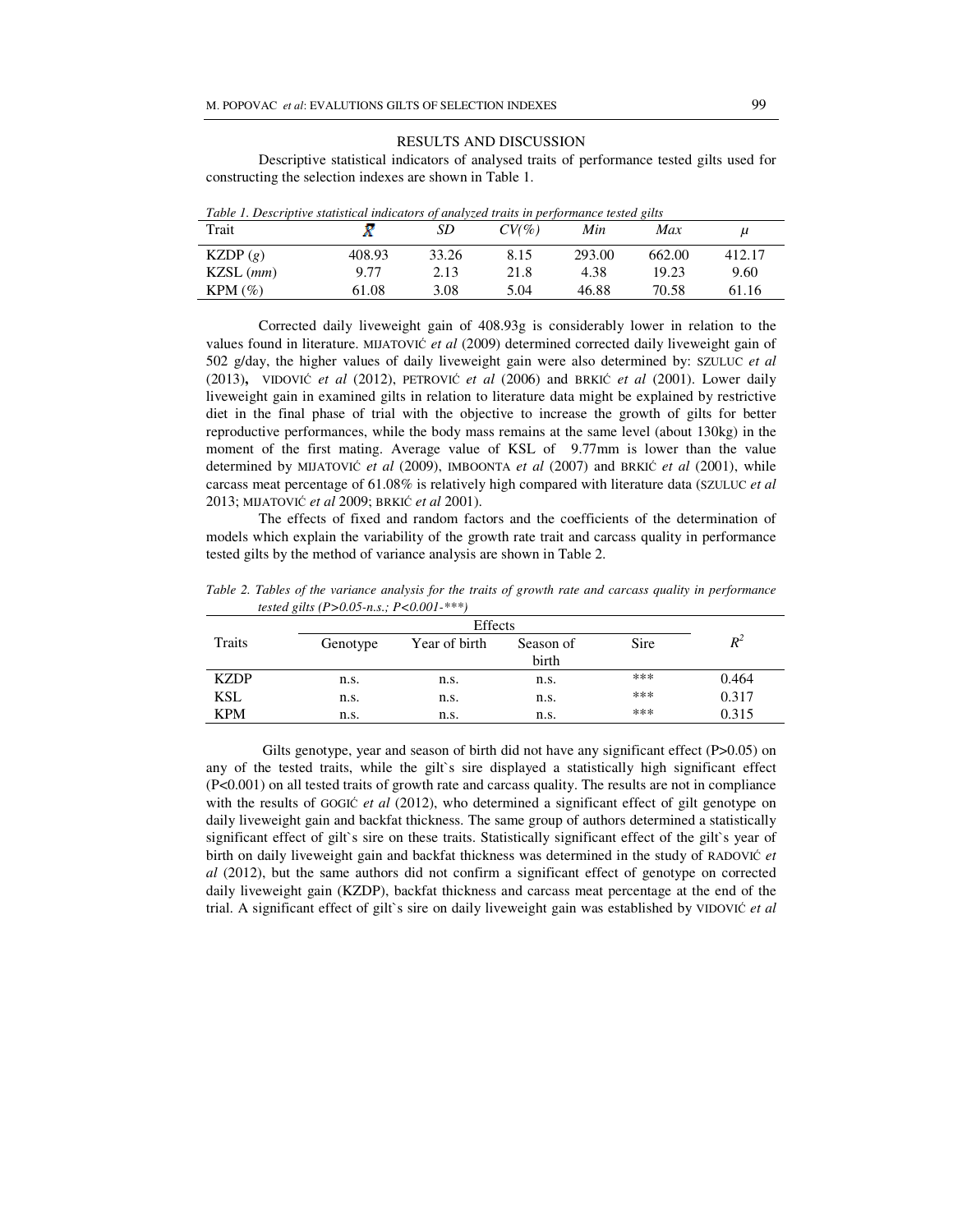(2012). The absence of the effect of the environment factor on tested traits contributes to the quality of constructed selection indexes because this method of the assessment of breeding performance does not take into account the effects of external factors.

 Heritability and variances of the traits of liveweight gain and carcass quality are shown in Table 3.

*Table 3. Heritability, error of heritability-h<sup>2</sup>±se and variance (inter-sire variance-*σ*<sup>s</sup> 2 ; intra-sire variance -*  $\sigma_e^2$ ; additive variance-  $\sigma_A^2$ ; phenotypic variance -  $\sigma_P^2$ .)

| $ \sim$<br>Traits |         | $\bm{U}_{\rho}$ | $n^* \pm s$ e     | $\sigma_{\scriptscriptstyle{A}}$ | σр        |
|-------------------|---------|-----------------|-------------------|----------------------------------|-----------|
| <b>KZDP</b>       | 70.6655 | 1038.6491       | $0.255 \pm 0.070$ | 282.6624                         | 1109.3146 |
| KZSL              | 0.4039  | 4.1359          | $0.356\pm0.090$   | 1.6154                           | 4.5398    |
| <b>KPM</b>        | 0.8311  | 8.7055          | $0.349 \pm 0.089$ | 3.3242                           | 9.5366    |

Heritability value for KZDP of  $h^2$  = 0.255 is the same as the value determined by NGUYEN and MCPHEE (2004), while higher heritability of this trait which ranged in the interval of  $h^2$  = 0.270 to  $h^2$  = 0.470 was found in the studies by: SAINTILAN *et al* (2012), SZYNDER-NEDZA *et al* (2010), HOQUE and SUZUKY (2008)*,* IMBOONTA *et al* (2007), and VUKOVIĆ *et al* (2007). Gilts low heritability of KZDP of  $h^2 = 0.140$  at the end of test determined by means of REML method was found in the studies by: MALOVRH and KOVAČ (1999) ranking this trait into the group of low heritability traits. The values of the heritability coefficients for KSL and KPM of  $h^2 = 0.356$  and  $h^2$  = 0.349, respectively, put these traits into the group of mean heritability traits, while BRKIĆ *et al* (2001) determined a high heritability of these traits. URANKAR *et al* (2012) andIMBOONTA *et al* (2007) determined a mean heritability of these traits in their studies.

On the basis of analyse determined parametres a few selection indexes have been constructed in which, on the basis of the value of correlation coefficents of selection indices and aggregate genotype on one hand, and selection strategy on the other, the best equation in selection index for breeding value estimation in performance tested gilts was chosen. Table 4 shows the equations in selection indices and the correlation coefficent of index and aggregate genotype  $(r<sub>IAG</sub>)$ .

*Table 4. Selection indices equations and coefficients of correlation - rIAG of selection index and aggregate genotype* 

| Selection index-SI                                                                                                                                | $r_{IAG}$ |
|---------------------------------------------------------------------------------------------------------------------------------------------------|-----------|
| $SI_1 = -0.622$ <sup>a</sup> (x <sub>1</sub> - 61.08) - 0.851 <sup>b</sup> (x <sub>2</sub> - 9.77) + 0.029 <sup>c</sup> (x <sub>3</sub> - 408.93) | 0.594     |
| $SI_2$ = $- 0.086^a$ (x <sub>1</sub> – 61.08) – 1.608 <sup>b</sup> (x <sub>2</sub> – 9.77)                                                        | 0.596     |
| $SI_3 = 0.314^a$ (x <sub>1</sub> – 61.08) + 0.032 <sup>c</sup> (x <sub>3</sub> – 408.93)                                                          | 0.517     |
| $SI_4 = 2.222^b$ (x <sub>2</sub> – 9.77) + 0.034 <sup>c</sup> (x <sub>3</sub> – 408.93)                                                           | 0.590     |

 $a$  – values of partial regression coefficients for KPM,  $b$  – values of partial regression coefficients for KSL,  $c$  – values of partial regression coefficients for KZDP, **x<sup>i</sup>** – traits phenotypic values of each individual.

The accuracy of constructed selection indices measured by the coefficients of correlation  $r_{IAG}$  ranged in the interval of  $r_{IAG} = 0.517$  in the index 3, to  $r_{IAG} = 0.596$  in the index 2. The approximate values of correlation coefficients of different indices allow for the possibility to choose the selection indexes which include a greater number of traits of equal importance in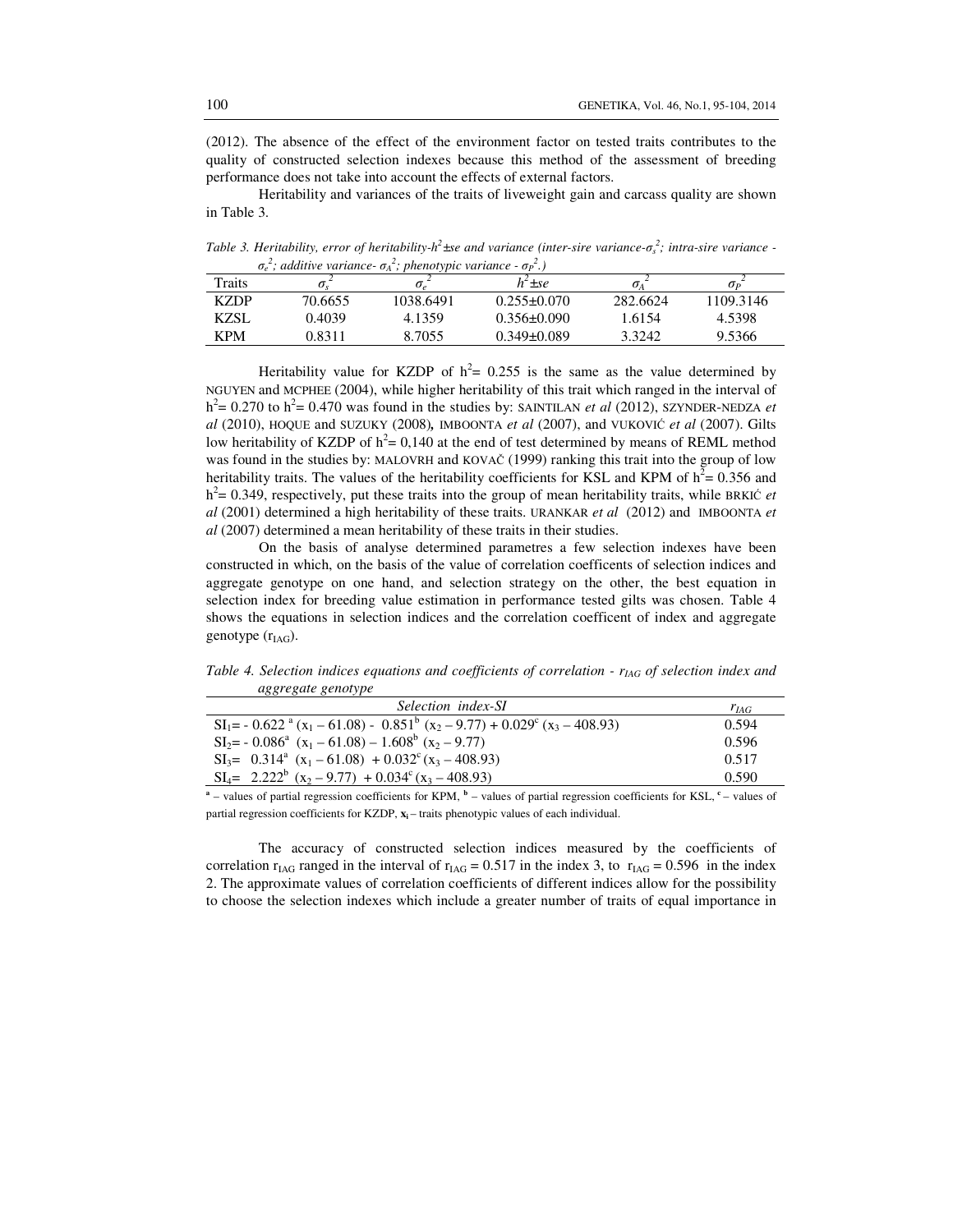the trials with undiminished accuracy of estimated breeding performance in individuals. In line with all this the most optimal selection index for estimation of gilts breeding value in fertile swine breeds and their cross-breds, the SI<sub>1</sub>, which includes three traits, namely KPM, KSL and KZDP, was chosen.

Comparing the values of correlation coefficients of selection index and aggregate genotype with the research conducted by BRKIĆ (2002) in which he constructed selection indexes for the growth rate and carcass quality traits in performance tested gilts of fertile breeds and their cross-breds where the correlation coefficients were in the range of  $r_{IAG} = 0.329$  to  $r_{IAG} = 0.821$ , it can be observed that the values of the coefficients obtained in this research are somewhere towards the mean values obtained by the mentioned author. Also the author determined that the greatest accuracy had a selection index which includes five following traits: age at the end of test, daily liveweight gain, two values of backfat thickness and carcass meat percentage. KRALIK *et al* (2007) report that the assessment of breeding value in fertile breed boars at the end of test is determined by the method of selection indexes which include the traits such as daily liveweight gain, backfat thickness and feed conversion. Selection index devised by SUZUKI *et al* (2005) for gilts and boars of the Duroc population in Japan includes the traits such as daily liveweight gain, backfat thickness, meat percentage and content of intramuscular fat.

Observing the traits on whose basis the breeding value is estimated not only in gilts but in the boars of fertile meaty and exceptionally meaty breeds as well, it can be concluded that a primary place in the assessment of swine breeding value goes to the daily liveweight gain and backfat thickness, regardless of whether the assessment was performed by means of selection index or by some other methodological procedure. What certainly favours this methodological procedure in relation to some others is its possibility to be used when there is no enough information on the origin, and that the construction of selection index is relatively fast and simple what are essential factors which influence the assessment of animal breeding performance when the pig production in Serbia and in the region is in question.

### **CONCLUSION**

On the basis of all said it can be concluded that gilt`s genotype, year and season of birth did not statistically significantly affected KZDP, KSL and KPM while the gilt`s sire displayed statistically highly significant effect on all tested traits.

Heritability coefficients for KZDP, KSL and KPM were in the interval of  $h^2$  = 0.255 to  $h^2$  = 0.356 ranking these traits in the group of mean heritability traits.

Four selection indexes have been constructed among which as the most optimal one for the assessment of breeding value has been chosen the one which includes all three tested traits (KZDP, KSL and KPM). The accuracy of this chosen selection index estimated by the index correlation coefficient and aggregate genotype was  $r_{IAG} = 0.594$ .

### ACKNOWLEDGEMENT

The research has been financed by the Ministry for Science and Technological Development of the Republic of Serbia as part of the Project TR31081.

> Received November 22<sup>nd</sup>, 2013 Accepted March  $14<sup>th</sup>$ , 2014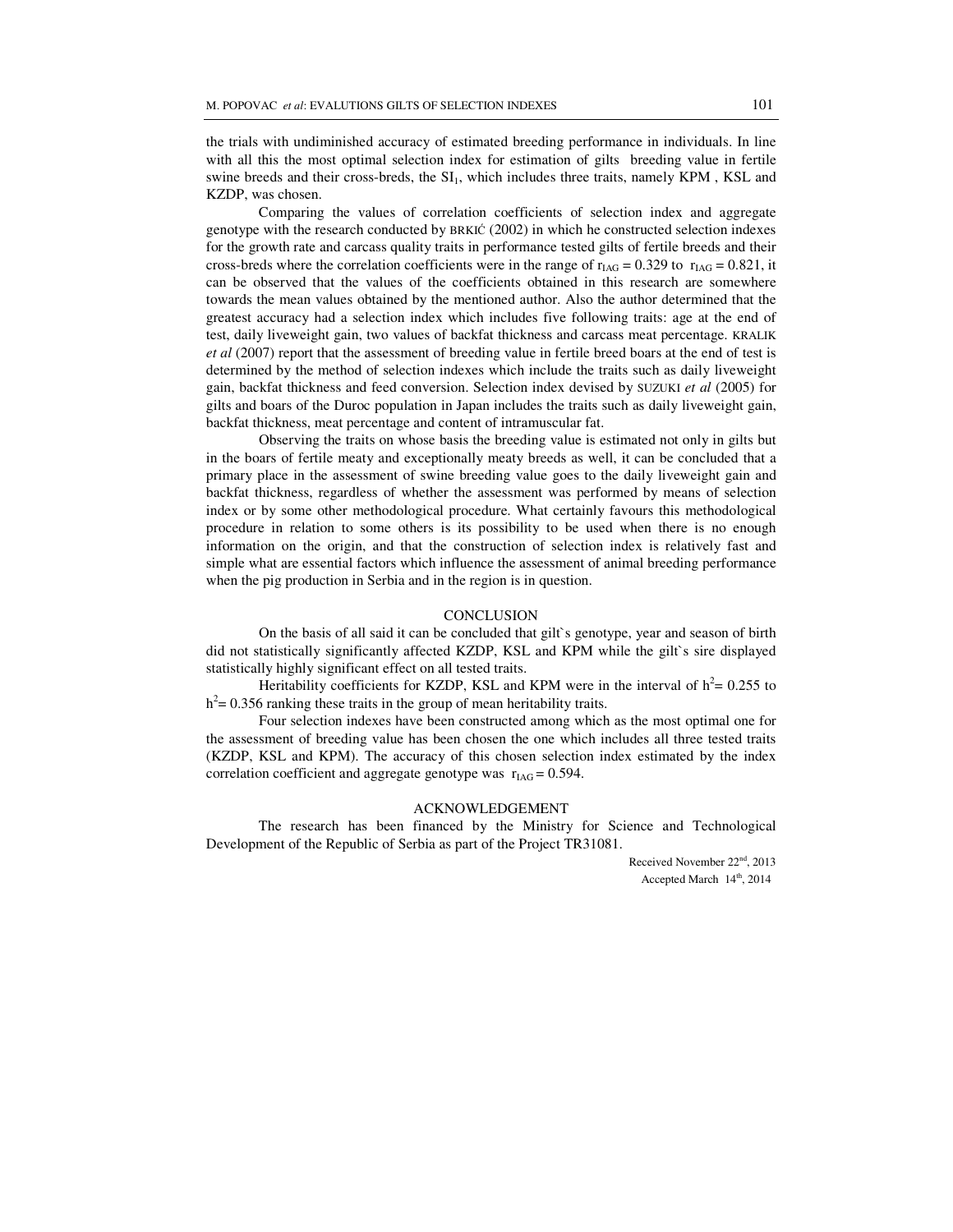#### **REFERENCES**

- BRKIĆ N., Ž. GAJIĆ, M. PUŠIĆ (2001): The genetic and phenotypic variability and relationship of some growth and slaughter characteristics of the performance tested gilts. Genetika, *33* (1-2): 1-10.
- BRKIĆ N. (2002): Evaluation of breeding value of sows by integrated selection indexes. PhD dissertation. University of Belgrade, Faculty of Agriculture, Serbia. 1-137.
- GOGIĆ M., M. PETROVIĆ, B. ŽIVKOVIĆ, Č. RADOVIĆ, D. RADOJKOVIĆ, N. PARUNOVIĆ, G. MARINKOV (2012): The effect of various factors on traits of performance tested gilts. Biotechnology in Animal Husbandry, *28* (2): 313-322.
- HARVEY W. R. (1987): Mixed Model Least-Squares and Maximum Likelihood Computer Program. Users Guide for LSMLMW and MIXMDL.
- HOQUE A., K. SUZUKI (2008): Genetic parameters for production traits and measures of residual feed intake Duroc and Landrace pig. Animal Science Journal, *79:* 543-549.
- IMBOONTA N., L. RYDHMER, S. TUMWASORN (2007): Genetic parameters for reproduction and production traits of Landrace sows in Thailand. Journal of Animal Science, *85* (1): 53-59.
- KRALIK G., G. KUŠEC, D. KRALIK, V. MARGITA (2007): Svinjogojstvo. Book. Faculti of Agriculture in Osijek, Faculti of Agronomic in Mostar. 1-506.
- MALOVRH Š., M. KOVAČ (1999): Genetic correlations between test station and on-farm performance for backfat thickness and daily gain. Acta Agraria Kaposváriensis, *3* (2): 145-154.
- MIJATOVIĆ M., M. PETROVIĆ, D. RADOJKOVIĆ, M. PUŠIĆ, Č RADOVIĆ (2009): Influence of performance test traits of gilts on variability of their reproductive performance as primiparous sows. Biotechnology in Animal Husbandry, *25* (5-6): 825-831.
- NGUYEN H. N., C. P. MKPHEE (2005): Genetic parameters and responses of performance and body composition traits in pigs selected for high and low growth rate on a fixed ration over a set time. Genetics Selection Evolution, *37*: 199-213.
- PETROVIĆ M., D. RADOJKOVIĆ, M. MIJATOVIĆ (2005): Current condition in pig production and potentials for development. 8th International Symposium "Modern Trends in Livestock Production", Biotechnology in Animal Husbandry, *21* (5-6), Book 1, 155-159.
- PETROVIĆ M., B. ŽIVKOVIĆ, M. MIJATOVIĆ, D. RADOJKOVIĆ, Č. RADOVIĆ (2006): Phenotypic variability of carcass side traits of pigs fattened to higher body mass. The 35th International Scientific Communications Session of the Faculty of Animal Science, Bucharest, November, 15-17.The scientific papers of the Faculty of Animal Science, 51-56.
- RADOJKOVIĆ D., M. PETROVIĆ, Č. RADOVIĆ (2012): Current and future challenges of selection of pigs. Proceedings of The First International Symposium on Animal Science, November 2012, Belgrade. Book I, 195-206.
- RADOVIĆ Č., M. PETROVIĆ, N. PARUNOVIĆ, N. BRKIĆ, B. ŽIVKOVIĆ, M. GOGIĆ, N. STANIŠIĆ (2012): The effect of genotype and year on traits of performance tested gilts. Biotechnology in Animal Husbandry, *28* (3): 463-468.
- SAINTILAN R., P. SELLIER, Y. BILLON, H. GILBERT (2012): Genetic correlations between males, females and castrates for residual intake, feed conversion ratio, growth rate and carcass composition traits Large White growing pigs. Journal of Animal Breeding and Genetic, *129*:103-106.
- SAS (2007): SAS Version 9. 1. 3, SAS Institute Inc. Cary, NC, USA.
- SELLIER P., P. LE ROY, M. N. FOUILLOUX, J. GRUAND, M. BONNEAU (2000) Responses to restricted index selection and genetic parameters for fat androstenone level and sexual maturity status of young boars. Livestock Production Science, *63*: 265–274.
- SUZUKI K., H. KADOWAKI, T. SHIBATA, H. UCHIDA, A. NISHIDA (2005): Selection for daily gain, loin-eye area, backfat, thickness and intramuscular fat based on desired gains over seven generations of Duroc pigs. Livestock Production Science, *97:* 193-202.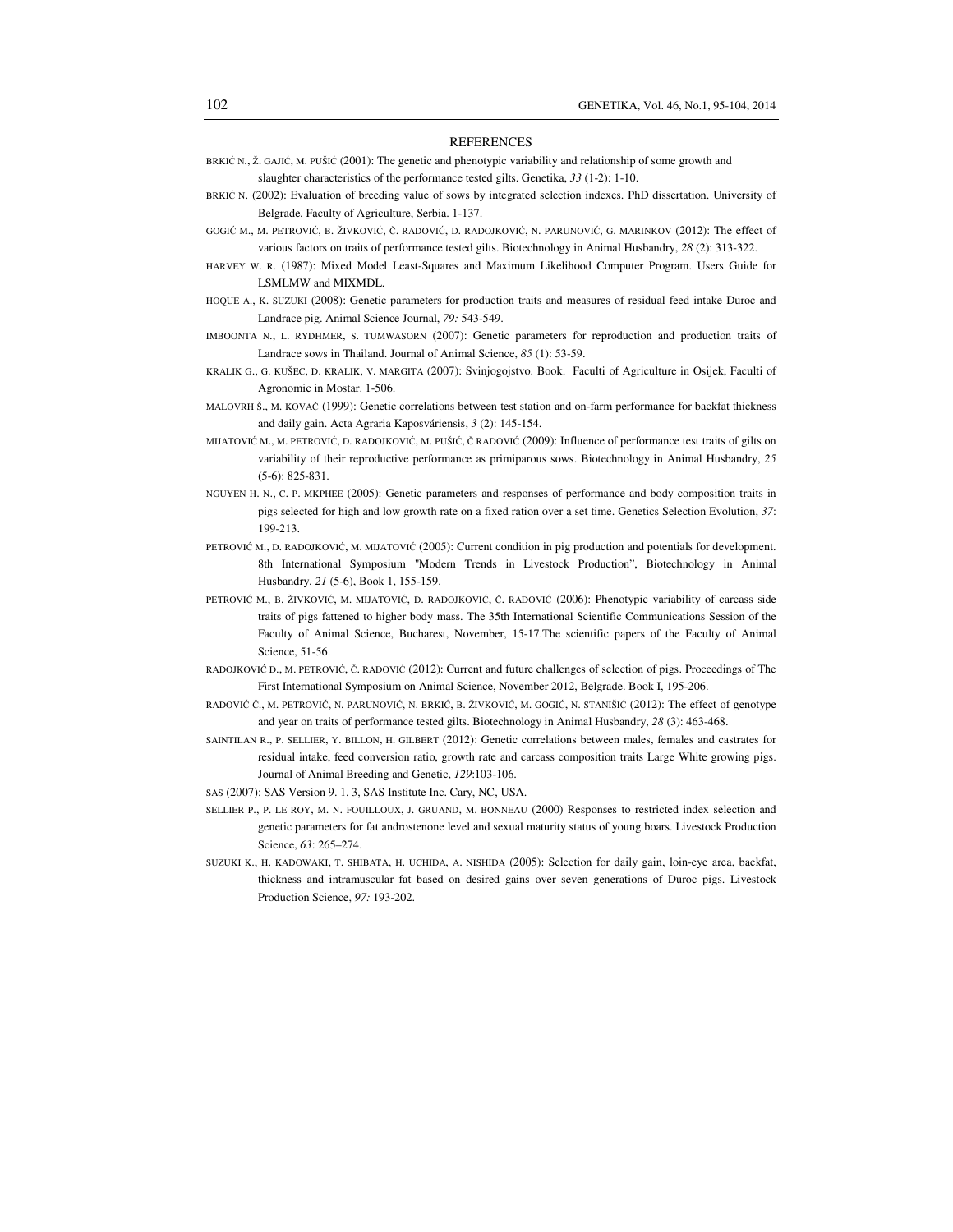- SZULC K., D. KNECHT, A. JANKOWSKA-MÜAKOSA, E. SKRZYPCZAK, S. NOWACZEWSKI (2013): The influence of fattening and slaughter traits on reproduction in Polish Large White sows. Italian Journal of Animal Science, *12e3:* 16- 20.
- SZYNDLER-NEDZA M., M. TYURA, M. RÓŻYCKI (2010): Coefficients of heritability for fattening and slaughter traits included in a modified performance testing method. Ann. Anim. Sci. *10* (2): 117-125.
- URANKAR J., T. FLISAR, M. KOVAČ, Š. MALOVRH (2012): Effect of group size on breeding value accuracy in gilts.  $20^{th}$  Int. Symp. "Animal Science Days", Kranjska gora, Slovenia, Sept. 19th−21st, 2012. Acta argiculturae Slovenica. Supplement 3, 187–191.
- VIDOVIĆ V., J. KRNJAJIĆ, D. LUKAČ, V. VIŠNJIĆ, M. STUPAR (2012): Growth intensity of the fertile breed gilts in the nucleus pig farm. Biotechnology in Animal Husbandry, *28* (4): 787-796.
- VUKELIĆ G., D. RADOJKOVIĆ, M. PETROVIĆ (2004): Method for determination of relative relations between economical values and reproductive traits in production of piglets. Biotechnology in Animal Husbandry, *20* (3-4): 81-84.